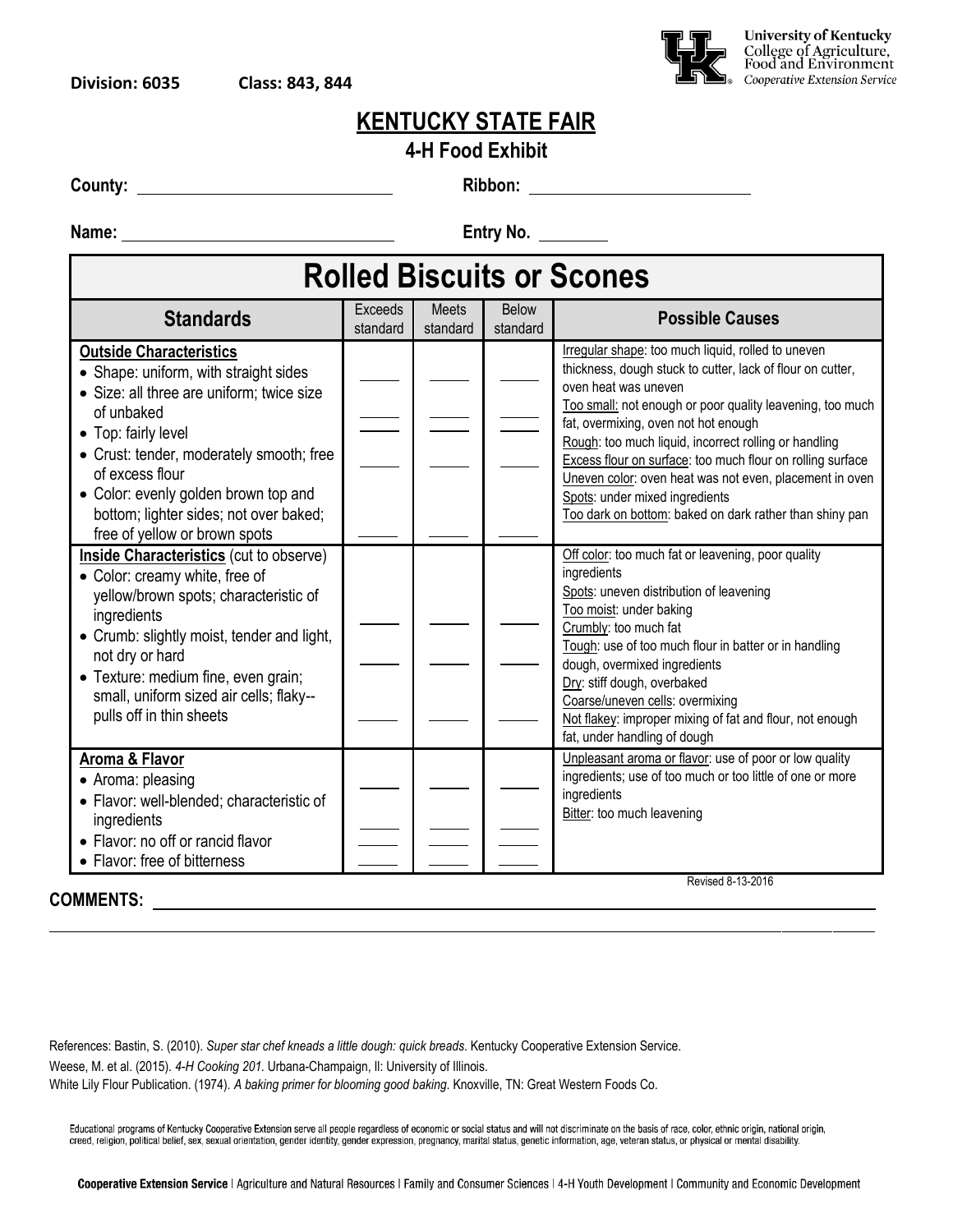

#### **4-H Food Exhibit**

**County: Ribbon:** 

**Name:** <u>**Entry No.** 2014</u>

| Muffins (Some quick breads and all muffins except cornmeal muffins)                                                                                                                                                                                                                                                                                                                                                            |                            |                   |                          |                                                                                                                                                                                                                                                                                                                                                                                                                                                                                                                                                                           |  |  |  |  |  |
|--------------------------------------------------------------------------------------------------------------------------------------------------------------------------------------------------------------------------------------------------------------------------------------------------------------------------------------------------------------------------------------------------------------------------------|----------------------------|-------------------|--------------------------|---------------------------------------------------------------------------------------------------------------------------------------------------------------------------------------------------------------------------------------------------------------------------------------------------------------------------------------------------------------------------------------------------------------------------------------------------------------------------------------------------------------------------------------------------------------------------|--|--|--|--|--|
| <b>Standards</b>                                                                                                                                                                                                                                                                                                                                                                                                               | <b>Exceeds</b><br>standard | Meets<br>standard | <b>Below</b><br>standard | <b>Possible Causes</b>                                                                                                                                                                                                                                                                                                                                                                                                                                                                                                                                                    |  |  |  |  |  |
| <b>Outside Characteristics</b><br>• Shape: uniform, symmetrical,<br>straight sides<br>• Size: all three are uniform<br>• Top: slightly rounded; uniform; free<br>of sharp peaks or cracks<br>• Top surface: rough, pebbled (not<br>smooth); shiny<br>• Color: evenly brown; not over baked<br><b>Inside Characteristics</b> (cut to observe)<br>• Crust: thin, tender<br>• Crumb: slightly moist, not dry;<br>tender, not hard |                            |                   |                          | Irregular shape: overmixing, oven was too hot, use of too<br>much flour or too little liquid<br>Uneven browning: overmixing, uneven oven heat, oven too<br>hot, placement in oven<br>Too smooth: use of too much liquid, overmixing<br>Dull: overmixing<br>Pale color: oven was not hot enough, not baked long<br>enough<br>Dark color: overbaking, oven too hot, too much sugar<br>Tough: use of too much flour or egg or not enough fat,<br>overmixing, overbaking<br>Streaks: ingredients not well blended<br>Dry: stiff batter, overbaking<br>Too moist: under baking |  |  |  |  |  |
| • Texture (appearance of cut surface):<br>medium to fine, even grain; medium,<br>uniform thick cell walls; free of<br>tunnels                                                                                                                                                                                                                                                                                                  |                            |                   |                          | Crumbly: too much flour, oven temperature too low<br>Coarse/uneven cells: overmixing<br>Tunnels: too much flour, not enough liquid, overmixing, too<br>much batter in pan, oven temperature too high                                                                                                                                                                                                                                                                                                                                                                      |  |  |  |  |  |
| Aroma & Flavor<br>• Aroma: pleasing<br>· Flavor: pleasing; well-blended;<br>characteristic of ingredients<br>• Flavor: no off or rancid flavor                                                                                                                                                                                                                                                                                 |                            |                   |                          | Unpleasant aroma or taste: use of poor or low quality<br>ingredients; use of too much or too little of one or more<br>ingredients                                                                                                                                                                                                                                                                                                                                                                                                                                         |  |  |  |  |  |
| <b>COMMENTS:</b>                                                                                                                                                                                                                                                                                                                                                                                                               |                            |                   |                          | Revised 8-13-2016                                                                                                                                                                                                                                                                                                                                                                                                                                                                                                                                                         |  |  |  |  |  |

References: Bastin, S. (2010). *Super star chef kneads a little dough: Quick breads*. Kentucky Cooperative Extension Service.

Weese, M. et al. (2015). *4-H Cooking 101 & 201*. Urbana-Champaign, Il: University of Illinois.

White Lily Flour Publication. (1974). *A baking primer for blooming good baking*. Knoxville, TN: Great Western Foods Co.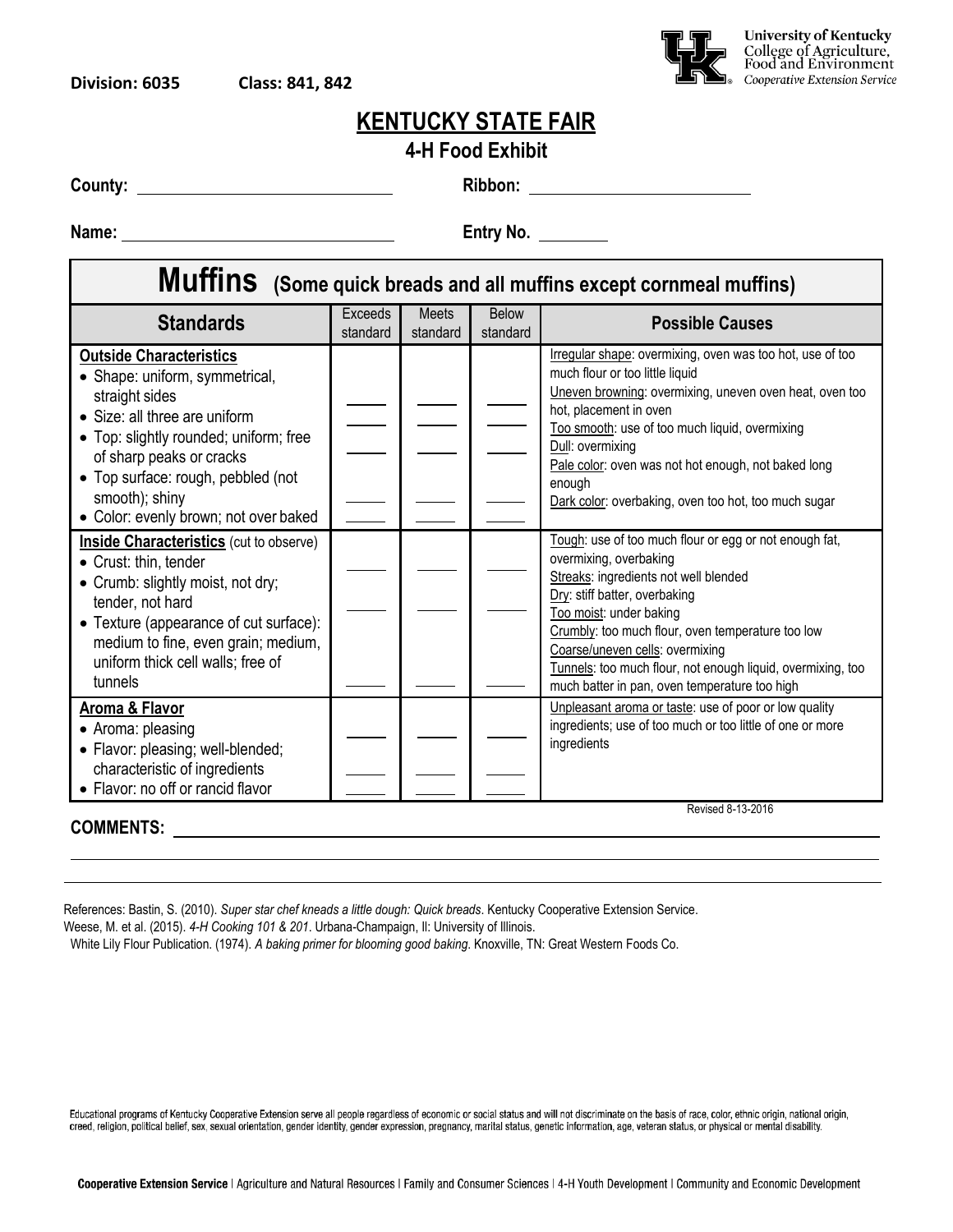

**\_**

### **KENTUCKY STATE FAIR**

#### **4-H Food Exhibit**

**County: Ribbon:** 

**Name:** <u>**Entry No.** 2004. **Entry No.** 2004. **Entry No.** 2004. **Entry No.** 2004. **Entry No.** 2004. **Entry No.** 2006. 2007.</u>

| <b>Cookies-Bar or Brownie</b>                                                                                                                                                                                                                                       |                     |                   |                          |                                                                                                                                                                                                                                                                                                                                                                                                                |  |  |  |  |
|---------------------------------------------------------------------------------------------------------------------------------------------------------------------------------------------------------------------------------------------------------------------|---------------------|-------------------|--------------------------|----------------------------------------------------------------------------------------------------------------------------------------------------------------------------------------------------------------------------------------------------------------------------------------------------------------------------------------------------------------------------------------------------------------|--|--|--|--|
| <b>Standards</b>                                                                                                                                                                                                                                                    | Exceeds<br>standard | Meets<br>standard | <b>Below</b><br>standard | <b>Possible Causes</b>                                                                                                                                                                                                                                                                                                                                                                                         |  |  |  |  |
| <b>Outside Characteristics</b><br>• Shape: uniform; clean, straight sides, holds<br>its shape<br>• Size: all three are uniform size and even<br>thickness<br>• Top surface: not shiny or sticky<br>• Color: even color typical of type; not over<br>baked           |                     |                   |                          | Irregular shape: too warm when cut; removed from<br>pan while too hot<br>Sides not straight: too warm when cut; under baking<br>Uneven browning: overmixing, uneven oven heat,<br>oven too hot, placement in oven<br>Hard top: overmixing, oven not hot enough<br>Shiny Top: overmixing; under baking<br>Pale color: oven was not hot enough, not baked long<br>enough<br>Dark color: overbaking, oven too hot |  |  |  |  |
| <b>Inside Characteristics</b> (cut to observe)<br>• Crumb: tender; slightly moist, not soggy or<br>gummy; not too dry or hard; ingredients<br>well blended<br>• Texture: even sized air cells; not too course<br>or crumbly<br>• Doneness: cooked to desired degree |                     |                   |                          | Tough: use of too much flour or egg or not enough<br>fat, overmixing, overbaking<br>Streaks: ingredients not well blended<br>Dry: stiff batter, overbaking<br>Too moist: under baking<br>Crumbly: too much flour, oven temperature too low<br>Coarse/uneven cells: overmixing                                                                                                                                  |  |  |  |  |
| <b>Aroma &amp; Flavor</b><br>• Aroma: rich, pleasing<br>• Flavor: pleasing; characteristic of<br>ingredients<br>• Flavor: no off or rancid flavor                                                                                                                   |                     |                   |                          | Unpleasant aroma or taste: use of rancid fat or nuts;<br>poor or low quality ingredients; use of too much or<br>too little of one or more ingredients<br>Revised 8-13-2016                                                                                                                                                                                                                                     |  |  |  |  |

**COMMENTS:** 

References: Bastin, S. (2005). *Cookie basics.* Kentucky Cooperative Extension Service. Bastin, S. (2014). *Super star chef kneads a little dough: Cookies*. Kentucky Cooperative Extension Service. Weese, M. et al. (2015). *4-H Cooking 101*. Urbana-Champaign, Il: University of Illinois. White Lily Flour Publication. (1974). *A baking primer for blooming good baking*. Knoxville, TN: Great Western Foods Co.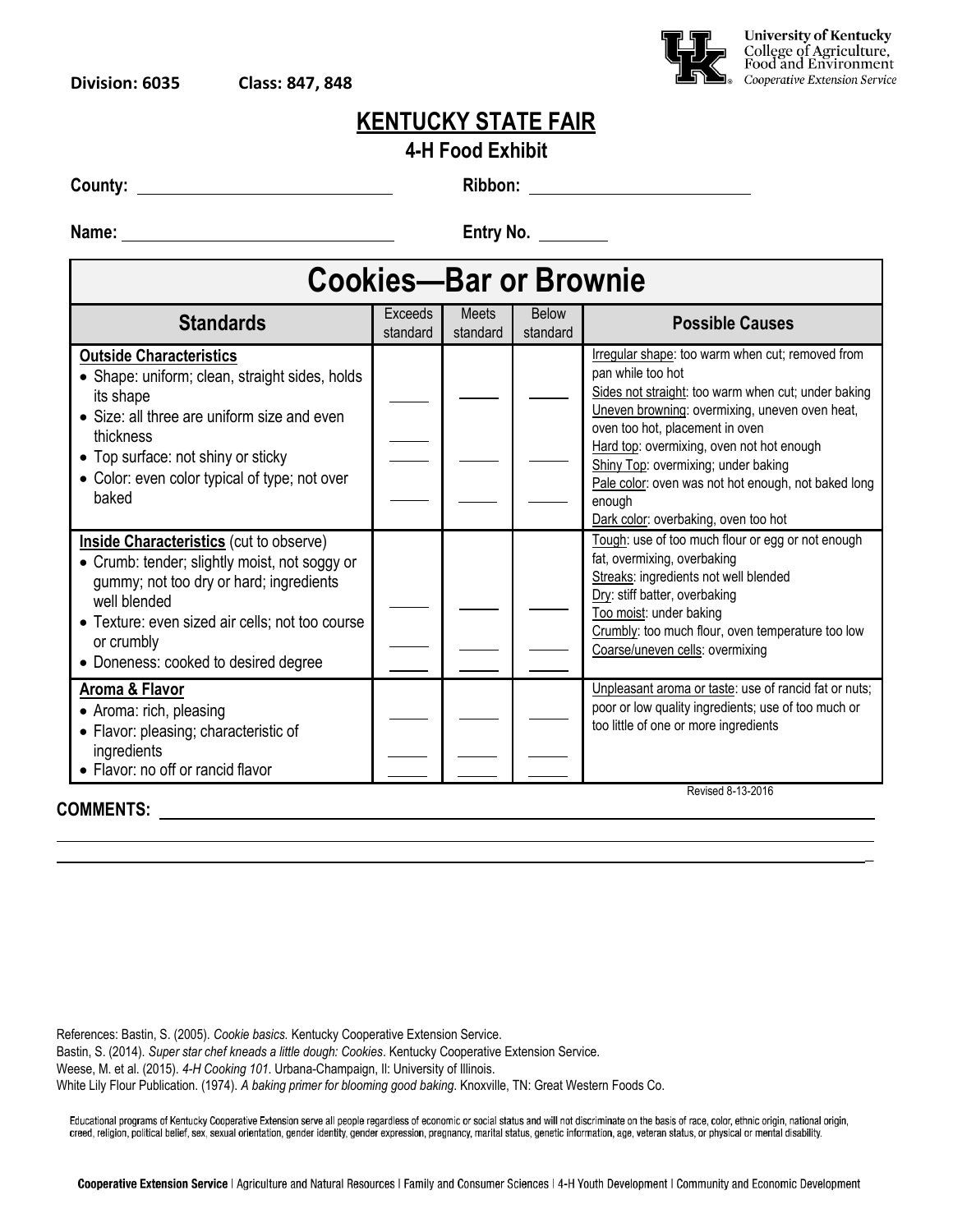

**4-H Food Exhibit**

**County: Ribbon:** 

**Name:** <u>**Entry No.** 2004. **Entry No.** 2004. **Entry No.** 2004. **Entry No.** 2004. **CONSUMIST:** 2006. **Entry No.** 2006. 2007.</u>

| <b>Cookies-Dropped</b>                                                                                                                                                                                                                                                       |                            |                          |                          |                                                                                                                                                                                                                                                                                                                                                                                                                                                                                                                                                                                                                                    |  |  |  |
|------------------------------------------------------------------------------------------------------------------------------------------------------------------------------------------------------------------------------------------------------------------------------|----------------------------|--------------------------|--------------------------|------------------------------------------------------------------------------------------------------------------------------------------------------------------------------------------------------------------------------------------------------------------------------------------------------------------------------------------------------------------------------------------------------------------------------------------------------------------------------------------------------------------------------------------------------------------------------------------------------------------------------------|--|--|--|
| <b>Standards</b>                                                                                                                                                                                                                                                             | <b>Exceeds</b><br>standard | <b>Meets</b><br>standard | <b>Below</b><br>standard | <b>Possible Causes</b>                                                                                                                                                                                                                                                                                                                                                                                                                                                                                                                                                                                                             |  |  |  |
| <b>Outside Characteristics</b><br>• Shape: fairly uniform; mound shape<br>• Size: all three are uniform in size; no<br>excessive spreading<br>• Top surface: typical for kind of<br>cookie; not sticky<br>• Color: even color typical of type; not<br>over baked             |                            |                          |                          | Irregular shape or size: shape or amount of dough differed<br>when dropped; cookie stuck to pan; dough dropped too<br>closely together on baking sheet<br>Torn: stuck to pan; too hot when removed from pan<br>Excessive spreading: baking sheet or dough too warm when<br>dropped; incorrect oven temperature<br>Hard surface: overmixing; oven not hot enough<br>Shiny Top: overmixing; under-baked<br>Uneven browning: overmixing; uneven oven heat; oven too<br>hot; placement in oven<br>Pale color: oven was not hot enough; not baked long<br>enough<br>Dark color: baked too long; oven too hot; used dark baking<br>sheet |  |  |  |
| <b>Inside Characteristics</b> (cut to observe)<br>• Crumb: soft and tender; slightly<br>moist, not soggy or gummy; not too<br>dry or hard; ingredients well blended<br>• Texture: even sized air cells; not too<br>course or crumbly<br>• Doneness: cooked to desired degree |                            |                          |                          | Tough: use of too much flour or egg or not enough fat;<br>overmixing; overbaking<br>Streaks: ingredients not well blended<br>Dry: stiff dough, improper measurement of ingredients;<br>overbaking<br>Too moist: underbaking<br>Crumbly: overmixing; improper measuring of ingredients; not<br>enough fat; too much flour, oven temperature too low<br>Coarse/uneven cells: overmixing                                                                                                                                                                                                                                              |  |  |  |
| Aroma & Flavor<br>• Aroma: rich, pleasing<br>• Flavor: pleasing; characteristic of<br>ingredients<br>• Flavor: no off or rancid flavor                                                                                                                                       |                            |                          |                          | Unpleasant aroma or taste: use of rancid fat or nuts; poor or<br>low quality ingredients; too much or too little of one or more<br>ingredients; too much baking powder                                                                                                                                                                                                                                                                                                                                                                                                                                                             |  |  |  |
| <b>COMMENTS:</b>                                                                                                                                                                                                                                                             |                            |                          |                          | Revised 8-13-2016                                                                                                                                                                                                                                                                                                                                                                                                                                                                                                                                                                                                                  |  |  |  |

References: Bastin, S. (2005). *Cookie basics.* Kentucky Cooperative Extension Service. Bastin, S. (2014). *Super star chef kneads a little dough: Cookies*. Kentucky Cooperative Extension Service.

Weese, M. et al. (2015). *4-H Cooking 101*. Urbana-Champaign, Il: University of Illinois.

White Lily Flour Publication. (1974). *A baking primer for blooming good baking*. Knoxville, TN: Great Western Foods Co.

Peterson, A. *Cooking with Kids-Baking Basics*. University of Nebraska-Lincoln. Retrieved 7-8-16 at[: http://food.unl.edu/food-projects](http://food.unl.edu/food-projects)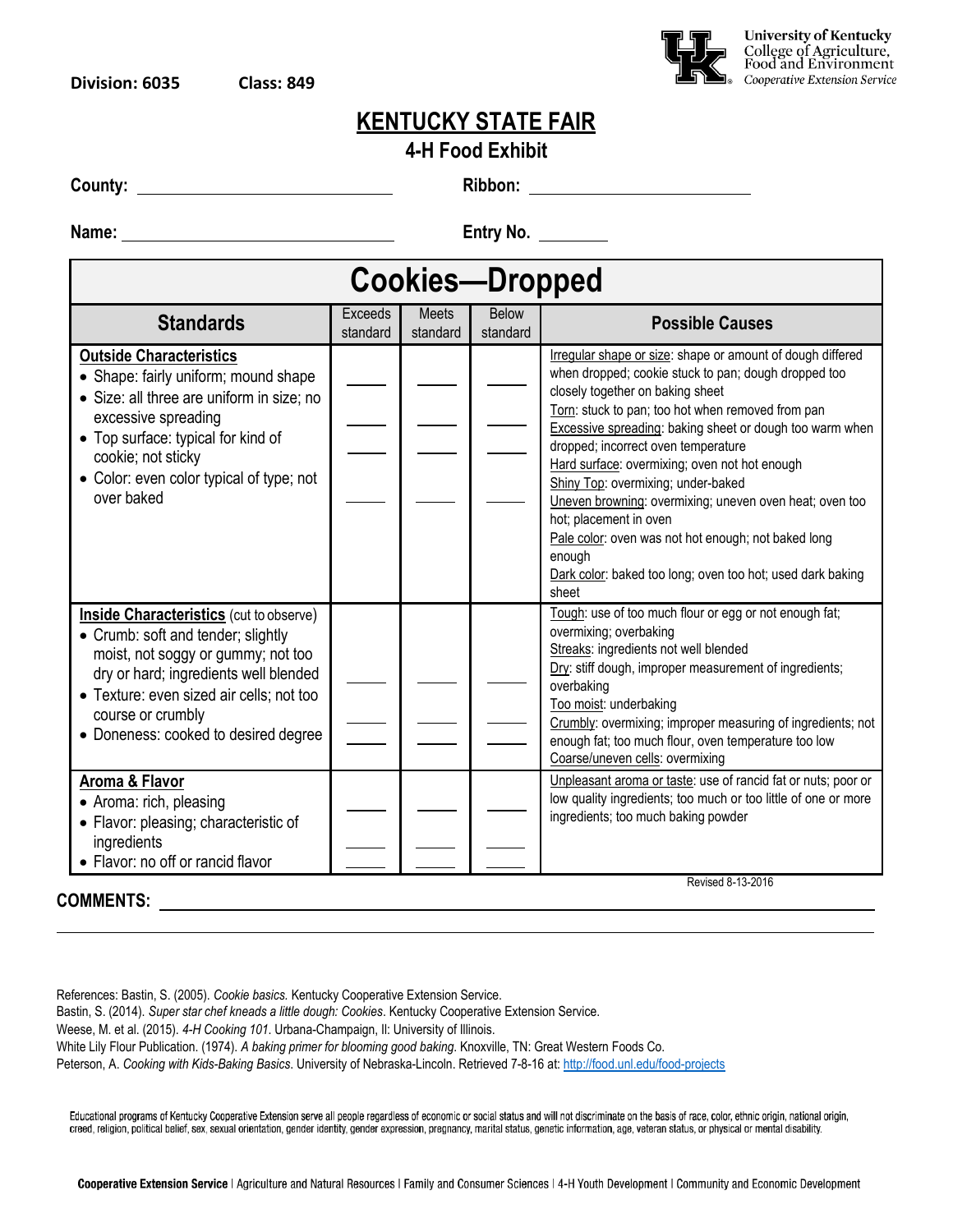

| 4-H Food Exhibit |  |
|------------------|--|
|                  |  |

**County: Ribbon:** 

**Name:** <u>**Entry No.** 2004. **Entry No.** 2004. **Entry No.** 2004. **Entry No.** 2004. **Entry No.** 2004. **Entry No.** 2006. 2007.</u>

| <b>Corn Muffins</b>                                                                                                                                                                                                                                                   |                     |                          |                          |                                                                                                                                                                                                                                                                                                                                                                                                                                                                                                                 |  |  |
|-----------------------------------------------------------------------------------------------------------------------------------------------------------------------------------------------------------------------------------------------------------------------|---------------------|--------------------------|--------------------------|-----------------------------------------------------------------------------------------------------------------------------------------------------------------------------------------------------------------------------------------------------------------------------------------------------------------------------------------------------------------------------------------------------------------------------------------------------------------------------------------------------------------|--|--|
| <b>Standards</b>                                                                                                                                                                                                                                                      | Exceeds<br>standard | <b>Meets</b><br>standard | <b>Below</b><br>standard | <b>Possible Causes</b>                                                                                                                                                                                                                                                                                                                                                                                                                                                                                          |  |  |
| <b>Outside Characteristics</b><br>• Shape: uniform<br>• Size: all three are uniform<br>• Top: slightly rounded; free of sharp<br>peaks; slight rim<br>• Crust: medium rough, may be slightly<br>cracked<br>• Color: evenly brown; not over baked                      |                     |                          |                          | Irregular shape: overmixing, oven was too hot, use of too<br>much cornmeal or flour or too little liquid<br>Too small: use of too much cornmeal or fat; overmixing;<br>oven too hot<br>Sharp peak: oven was too hot<br>Uneven color: overmixing, uneven oven heat, oven too<br>hot, placement in oven<br>Too smooth: use of too much liquid, overmixing<br>Dull: overmixing<br>Pale color: oven was not hot enough, not baked long<br>enough, overmixed<br>Dark color: overbaking, oven too hot, too much sugar |  |  |
| <b>Inside Characteristics</b> (cut to observe)<br>• Color: yellow or pale yellow<br>• Crumb: slightly moist, not dry; tender,<br>not hard<br>• Texture (appearance of cut surface):<br>medium to fine, even grain; small,<br>uniform sized air cells; free of tunnels |                     |                          |                          | Tough: use of too much egg or not enough fat,<br>overmixing, overbaking<br>Streaks: egg and milk not well blended<br>Dry: too little liquid, overbaking<br>Too moist: under baking, eggs not beaten<br>Crumbly: use of too much cornmeal, oven temperature too<br>low; overmixed<br>Coarse/uneven cells: egg not beaten well, overmixing;<br>overbaking<br>Tunnels: use of too much cornmeal, not enough liquid,<br>overmixing, too much batter in pan, oven temperature too<br>high                            |  |  |
| Aroma & Flavor<br>• Aroma: pleasing<br>• Flavor: pleasing; corn-like; well-<br>blended<br>• Flavor: no bitter or off flavor                                                                                                                                           |                     |                          |                          | Unpleasant aroma or taste: use of poor or low quality<br>ingredients; use of too much or too little of one or more<br>ingredients<br>Revised 8-13-2016                                                                                                                                                                                                                                                                                                                                                          |  |  |

#### **COMMENTS: \_**

References: Bastin, S. (2010). *Super star chef kneads a little dough: Quick breads*. Kentucky Cooperative Extension Service. Weese, M. et al. (2015). *4-H Cooking 101 & 201*. Urbana-Champaign, Il: University of Illinois. White Lily Flour Publication. (1974). *A baking primer for blooming good baking*. Knoxville, TN: Great Western Foods Co.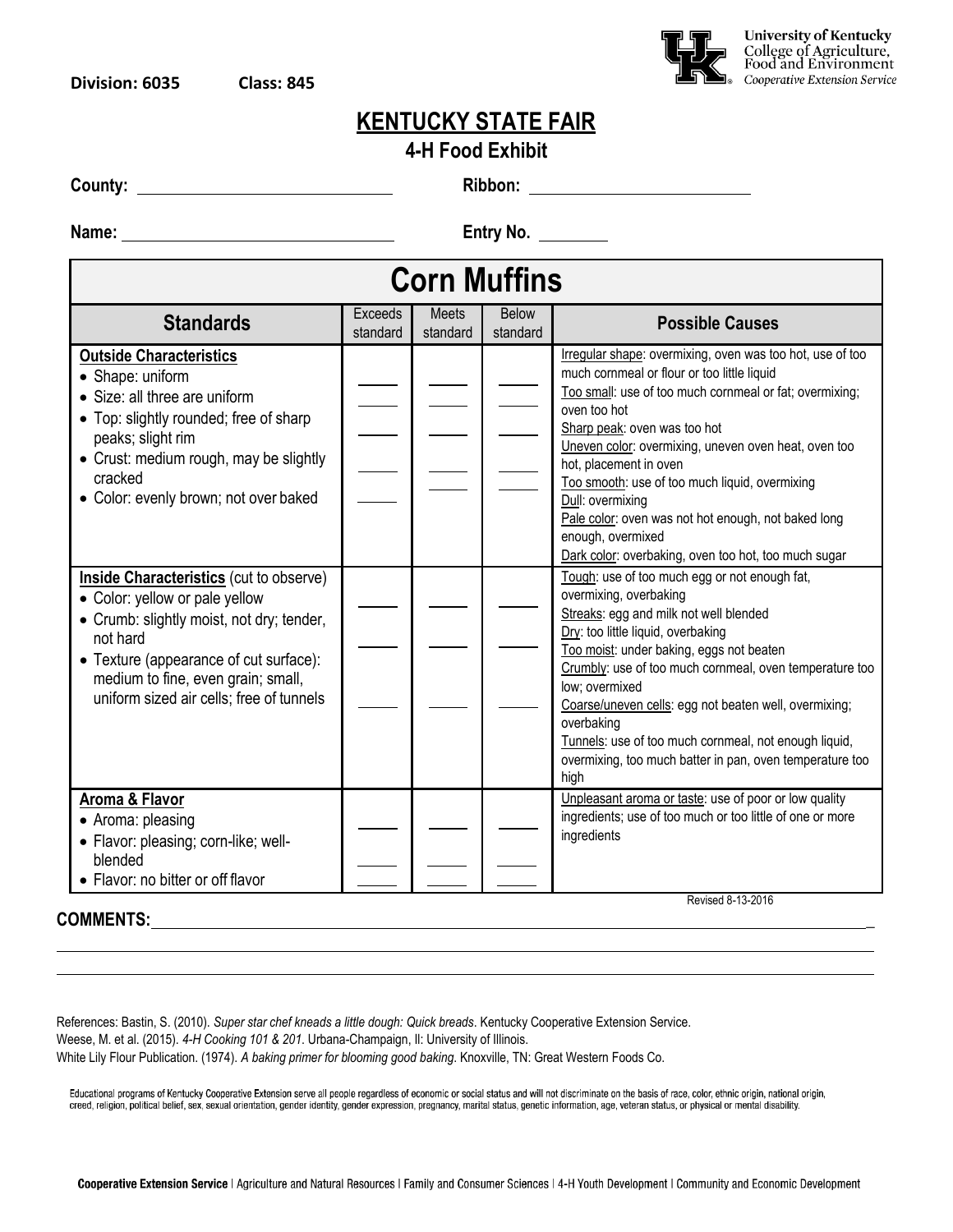

#### **4-H Food Exhibit**

**County: Ribbon:** 

**Name:** <u>**Entry No.** 2006. **The Entry No.** 2006. 2016. **The Entry No.** 2016. 2016. 2017. 2018. 2019. 2019. 2019. 2019. 2019. 2019. 2019. 2019. 2019. 2019. 2019. 2019. 2019. 2019. 2019. 2019. 2019. 2019. 2019. 2019. 2019. 2</u>

# **Cookies—Pressed or Molded by Hand**

| <b>Standards</b>                                                                                                                                                                                                                                                             | <b>Exceeds</b><br>standard | <b>Meets</b><br>standard | Below<br>standard | <b>Possible Causes</b>                                                                                                                                                                                                                                                                                                                                                                                                                                                                                                                                                                                                                 |
|------------------------------------------------------------------------------------------------------------------------------------------------------------------------------------------------------------------------------------------------------------------------------|----------------------------|--------------------------|-------------------|----------------------------------------------------------------------------------------------------------------------------------------------------------------------------------------------------------------------------------------------------------------------------------------------------------------------------------------------------------------------------------------------------------------------------------------------------------------------------------------------------------------------------------------------------------------------------------------------------------------------------------------|
| <b>Outside Characteristics</b><br>• Shape: fairly uniform; mound shape<br>· Size: all three are uniform in size; no<br>excessive spreading<br>• Top surface: typical for kind of<br>cookie; not sticky<br>• Color: even color typical of type; not<br>over baked             |                            |                          |                   | Irregular shape or size: shape or amount of dough differed<br>when formed; cookie stuck to pan; dough placed too closely<br>together on baking sheet<br>Torn: stuck to pan; too hot when removed from pan<br><b>Excessive spreading: baking sheet or dough too warm when</b><br>shaped; incorrect oven temperature<br>Hard surface: overmixing; oven not hot enough<br>Shiny Top: overmixing; under-baked<br>Uneven browning: overmixing; uneven oven heat; oven too<br>hot; placement in oven<br>Pale color: oven was not hot enough; not baked long<br>enough<br>Dark color: baked too long; oven too hot; used dark baking<br>sheet |
| <b>Inside Characteristics</b> (cut to observe)<br>• Crumb: soft and tender; slightly<br>moist, not soggy or gummy; not too<br>dry or hard; ingredients well blended<br>• Texture: even sized air cells; not too<br>course or crumbly<br>• Doneness: cooked to desired degree |                            |                          |                   | Tough: use of too much flour or egg or not enough fat;<br>overmixing; overbaking<br>Streaks: ingredients not well blended<br>Dry: stiff dough, improper measurement of ingredients;<br>overbaking<br>Too moist: underbaking<br>Crumbly: overmixing; improper measuring of ingredients; not<br>enough fat; too much flour, oven temperature too low,<br>improper storage<br>Coarse/uneven cells: overmixing                                                                                                                                                                                                                             |
| Aroma & Flavor<br>• Aroma: rich, pleasing<br>• Flavor: pleasing; characteristic of<br>ingredients<br>• Flavor: no off or rancid flavor                                                                                                                                       |                            |                          |                   | Unpleasant aroma or taste: use of rancid fat or nuts; poor or<br>low quality ingredients; too much or too little of one or more<br>ingredients; too much baking powder<br>Revised 8-13-2016                                                                                                                                                                                                                                                                                                                                                                                                                                            |
|                                                                                                                                                                                                                                                                              |                            |                          |                   |                                                                                                                                                                                                                                                                                                                                                                                                                                                                                                                                                                                                                                        |

**COMMENTS:** 

References: Bastin, S. (2005). *Cookie basics.* Kentucky Cooperative Extension Service.

Bastin, S. (2014). *Super star chef kneads a little dough: Cookies*. Kentucky Cooperative Extension Service.

Weese, M. et al. (2015). *4-H Cooking 101*. Urbana-Champaign, Il: University of Illinois.

White Lily Flour Publication. (1974). *A baking primer for blooming good baking*. Knoxville, TN: Great Western Foods Co.

Peterson, A. *Cooking with Kids-Baking Basics*. University of Nebraska-Lincoln. Retrieved 7-8-16 at[: http://food.unl.edu/food-projects](http://food.unl.edu/food-projects)

Educational programs of Kentucky Cooperative Extension serve all people regardless of economic or social status and will not discriminate on the basis of race, color, ethnic origin, national origin, creed, religion, political belief, sex, sexual orientation, gender identity, gender expression, pregnancy, marital status, genetic information, age, veteran status, or physical or mental disability.

Cooperative Extension Service | Agriculture and Natural Resources | Family and Consumer Sciences | 4-H Youth Development | Community and Economic Development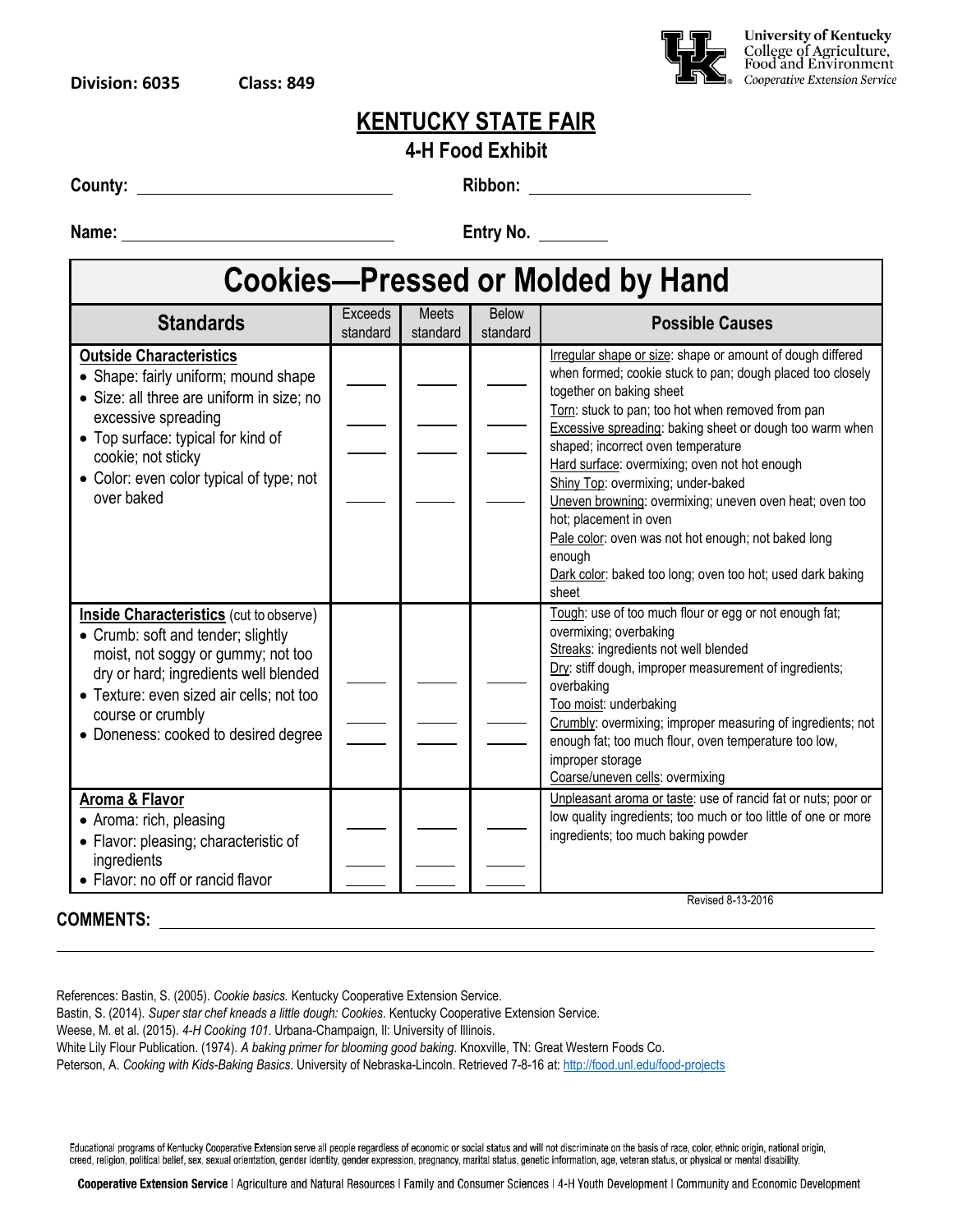

| 4-H Food Exhibit |
|------------------|
|------------------|

**County: Ribbon:** 

**Name: Entry No.** 

| <b>Cake or Coffee Cake</b>                                                                                                                                                                                                                                                                                                                       |                            |                          |                          |                                                                                                                                                                                                                                                                                                                                                                                                                                                                                                                                                                                                             |  |  |  |
|--------------------------------------------------------------------------------------------------------------------------------------------------------------------------------------------------------------------------------------------------------------------------------------------------------------------------------------------------|----------------------------|--------------------------|--------------------------|-------------------------------------------------------------------------------------------------------------------------------------------------------------------------------------------------------------------------------------------------------------------------------------------------------------------------------------------------------------------------------------------------------------------------------------------------------------------------------------------------------------------------------------------------------------------------------------------------------------|--|--|--|
| <b>Standards</b>                                                                                                                                                                                                                                                                                                                                 | <b>Exceeds</b><br>standard | <b>Meets</b><br>standard | <b>Below</b><br>standard | <b>Possible Causes</b>                                                                                                                                                                                                                                                                                                                                                                                                                                                                                                                                                                                      |  |  |  |
| <b>Outside Characteristics</b><br>• Shape: pan shaped; uniform<br>• Size: high volume, even thickness;<br>light in weight in proportion to size<br>• Top: level to slightly rounded;<br>uniform; free of cracks<br>• Top surface: smooth; shiny<br>• Color: lightly but evenly brown; not<br>over baked                                          |                            |                          |                          | Irregular shape: overmixing, oven was too hot, use of too<br>much flour or too little liquid<br>Low volume: improper measuring or additions of ingredients;<br>under mixing or extreme overmixing; use of wrong size pan<br>Sunken in middle: use of too much sugar or fat or too much<br>liquid; under baking<br>Dull surface: overmixing<br>Uneven browning: overmixing, uneven oven heat, oven too<br>hot, placement in oven<br>Pale color: use of too little sugar; oven was not hot enough,<br>not baked long enough; use of improper size pan<br>Dark color: overbaking, oven too hot, too much sugar |  |  |  |
| <b>Inside Characteristics</b> (cut to observe)<br>• Crust: thin, tender<br>• Color: uniform; characteristic of type<br>• Crumb: velvety; tender; moist, not<br>gummy; tender, not hard or crumbly<br>• Texture (appearance of cut surface):<br>very fine, even grain; small, round,<br>thin walled air cells; free of tunnels<br>and air pockets |                            |                          |                          | Tough: use of too much flour or egg or not enough fat,<br>overmixing, overbaking<br>Streaks: ingredients not well blended<br>Dry: overbaking; under mixed; too much fat<br>Tough: over mixed; overbaked; use of too little fat<br>Too moist: under baking<br>Crumbly: too much fat or sugar, oven temperature too low<br>Coarse/uneven cells: too little liquid or too much fat; under- or<br>overmixing; oven temperature too low<br>Tunnels: too much leavening; undermixing or extreme<br>overmixing, too much batter in pan, oven temperature too high                                                  |  |  |  |
| Aroma & Flavor<br>• Aroma: pleasing<br>• Flavor: sweet; mild blend of flavors;<br>characteristic of ingredients<br>• Flavor: no off, bitter, or rancid flavor                                                                                                                                                                                    |                            |                          |                          | Unpleasant aroma or taste: use of poor or low quality<br>ingredients; use of too much or too little of one or more<br>ingredients<br>Revised 8-13-2016                                                                                                                                                                                                                                                                                                                                                                                                                                                      |  |  |  |
| <b>COMMENTS:</b>                                                                                                                                                                                                                                                                                                                                 |                            |                          |                          |                                                                                                                                                                                                                                                                                                                                                                                                                                                                                                                                                                                                             |  |  |  |

References: Bastin, S. (2010). *Super star chef kneads a little dough: Quick breads*. Kentucky Cooperative Extension Service. Bastin, S. (2010). *Super star chef kneads a little dough: Cakes*. Kentucky Cooperative Extension Service. Weese, M. et al. (2015). *4-H Cooking 101 & 301*. Urbana-Champaign, Il: University of Illinois. White Lily Flour Publication. (1974). *A baking primer for blooming good baking*. Knoxville, TN: Great Western Foods Co.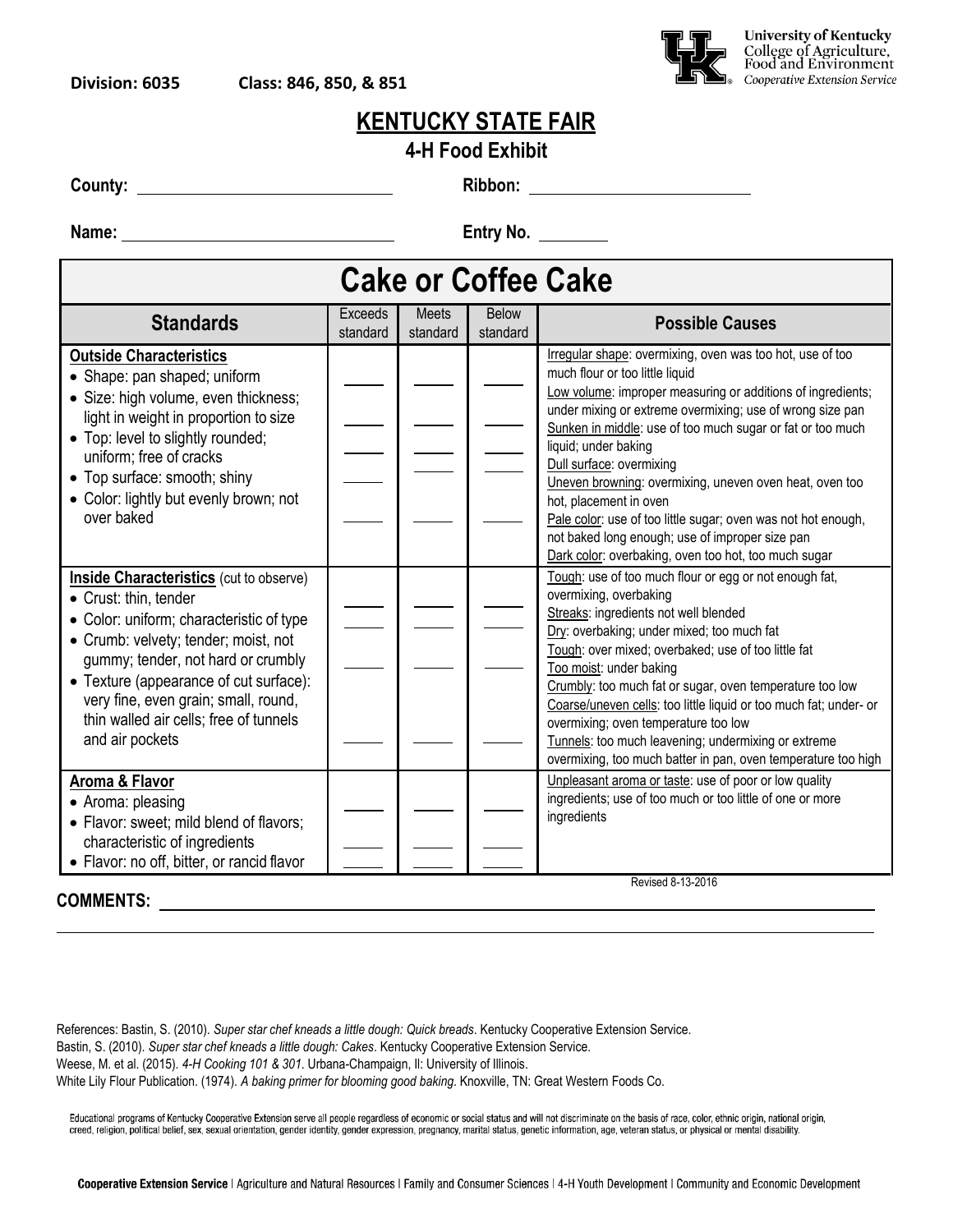

#### **4-H Food Exhibit**

**County:** 2008. 2008. 2012. 2013. 2014. 2015. 2016. 2016. 2016. 2016. 2016. 2016. 2016. 2016. 2016. 2016. 2016. 2016. 2016. 2016. 2016. 2016. 2016. 2016. 2016. 2017. 2017. 2017. 2017. 2017. 2017. 2017. 2017. 2017. 2017. 20

**Name:** <u>**Entry No.** 2004. **Entry** No. 2006. 2007.</u>

| <b>Pie-Double Crust</b>                                                                                                                                                                                                                                                                                                                                                                                                    |                     |                   |                          |                                                                                                                                                                                                                                                                                                                                                                                                                                                                                                                                                                                                                                                                                                                                      |  |  |  |
|----------------------------------------------------------------------------------------------------------------------------------------------------------------------------------------------------------------------------------------------------------------------------------------------------------------------------------------------------------------------------------------------------------------------------|---------------------|-------------------|--------------------------|--------------------------------------------------------------------------------------------------------------------------------------------------------------------------------------------------------------------------------------------------------------------------------------------------------------------------------------------------------------------------------------------------------------------------------------------------------------------------------------------------------------------------------------------------------------------------------------------------------------------------------------------------------------------------------------------------------------------------------------|--|--|--|
| <b>Standards</b>                                                                                                                                                                                                                                                                                                                                                                                                           | Exceeds<br>standard | Meets<br>standard | <b>Below</b><br>standard | <b>Possible Causes</b>                                                                                                                                                                                                                                                                                                                                                                                                                                                                                                                                                                                                                                                                                                               |  |  |  |
| <b>Outside Characteristics of Crust</b><br>• Shape: uniform, even thickness;<br>pastry edge is symmetrical and<br>attractively shaped<br>• Slice: holds shape when cut to serve<br>• Crust: free of excess flour; fits the pan<br>with no shrinkage<br>• Top Crust: sized appropriately for<br>bottom; surface rough or blistered;<br>pleasing appearance<br>· Color: evenly golden brown; edges<br>may be slightly darker |                     |                   |                          | Uneven thickness of crust: rolled to uneven thickness<br>Crust shrunk: ingredients were not cold when mixed;<br>dough not allowed to rest; dough stretched when placed<br>in pan; oven not hot enough<br>Excess flour on surface: too much flour on rolling surface<br>Tough: use of too much water or too little fat; overmixing;<br>over-handling of dough; incorporated too much flour in<br>rolling process<br>Smooth, no blisters: dough handled too much<br>Too light: overmixing; oven temperature too low; under-<br>baked<br>Too dark: oven temperature too high; overbaked<br>Uneven color: placement in oven<br>Large air pockets formed under lower crust: dough not<br>pricked enough before baking for steam to escape |  |  |  |
| <b>Inside Characteristics of Crust</b><br>(cut to observe)<br>• Color: characteristic of ingredients<br>• Texture: tender and flakey, not tough<br>or soggy; slightly crisp<br>• Texture: easy to cut, not tough or<br>crumbly                                                                                                                                                                                             |                     |                   |                          | Dry/hard: dough over-handled; overbaked<br>Not flakey: improper mixing of fat and flour, not enough<br>fat, over handling of dough<br>Crumbly: dough too dry<br>Soggy bottom crust: dough over-handled; filling too moist;<br>use of a shiny pie pan; placement too high in oven; oven<br>temperature too low; uneven heat; pie not served<br>immediately<br>Thick, doughy crust: use of too little fat or too much water;<br>water not cold enough; rolled too thick; oven not hot<br>enough<br>Thin, brittle crust: use of too much fat; rolled too thin                                                                                                                                                                           |  |  |  |
| <b>Characteristics of Pie Filling</b><br>• Amount of filling fits size of crust<br>• Filling: firm, smooth, adequately<br>cooked<br>• For fruit filling: fruit plump and well<br>cooked; not dry or runny                                                                                                                                                                                                                  |                     |                   |                          | Runny filling: filling too moist<br>Custard cracked in center: oven temperature too hot;<br>overbaked<br>Custard filling curdled: inappropriate amount of thickening<br>agent; stovetop temperature was too high during<br>thickening process                                                                                                                                                                                                                                                                                                                                                                                                                                                                                        |  |  |  |
| • For custard filling: smooth, no holes or<br>curdles; firm enough to hold shape<br>• For cream filling: smooth, appropriate                                                                                                                                                                                                                                                                                               | $\_NA$<br>NA        | $\_NA$<br>NA      | $\_NA$<br>$N_A$          |                                                                                                                                                                                                                                                                                                                                                                                                                                                                                                                                                                                                                                                                                                                                      |  |  |  |
| thickening with no lumps; free of crack<br>• For meringue topping: evenly browned<br>and done, adheres to edge of crust                                                                                                                                                                                                                                                                                                    | $\_NA$              | $\_NA$            | $\_NA$                   |                                                                                                                                                                                                                                                                                                                                                                                                                                                                                                                                                                                                                                                                                                                                      |  |  |  |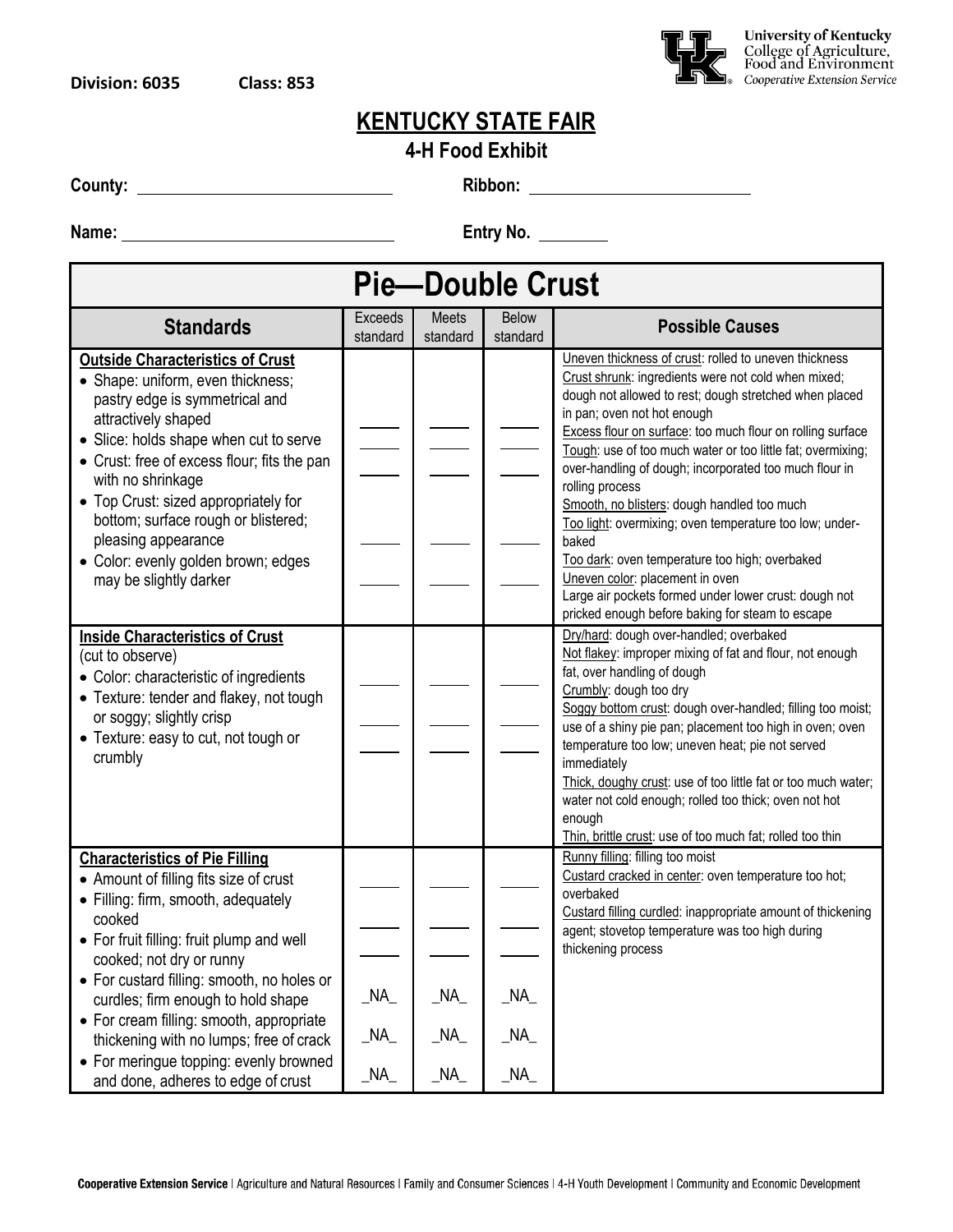| Aroma & Flavor<br>• Aroma: pleasing<br>• Flavor: well-blended; characteristic of<br>ingredients<br>• Flavor: no off or rancid flavor<br>• Filling: pleasing; well-cooked or<br>prepared; no raw or starchy flavor<br>• Filling: not overly sweet, tart, or flat |  | Unpleasant aroma or flavor: use of poor or low quality<br>ingredients; use of too much or too little of one or more<br>ingredients |
|-----------------------------------------------------------------------------------------------------------------------------------------------------------------------------------------------------------------------------------------------------------------|--|------------------------------------------------------------------------------------------------------------------------------------|
| <b>COMMENTS:</b>                                                                                                                                                                                                                                                |  | Revised 8-13-2016                                                                                                                  |

References:

Bastin, S. (2010). *Super star chef kneads a little dough: Pies and cobblers*. Kentucky Cooperative Extension Service. Weese, M. et al. (2015). *4-H Cooking 401*. Urbana-Champaign, Il: University of Illinois. White Lily Flour Publication. (1974). *A baking primer for blooming good baking*. Knoxville, TN: Great Western Foods Co.

Educational programs of Kentucky Cooperative Extension serve all people regardless of economic or social status and will not discriminate on the basis of race, color, ethnic origin, national origin,<br>creed, religion, politi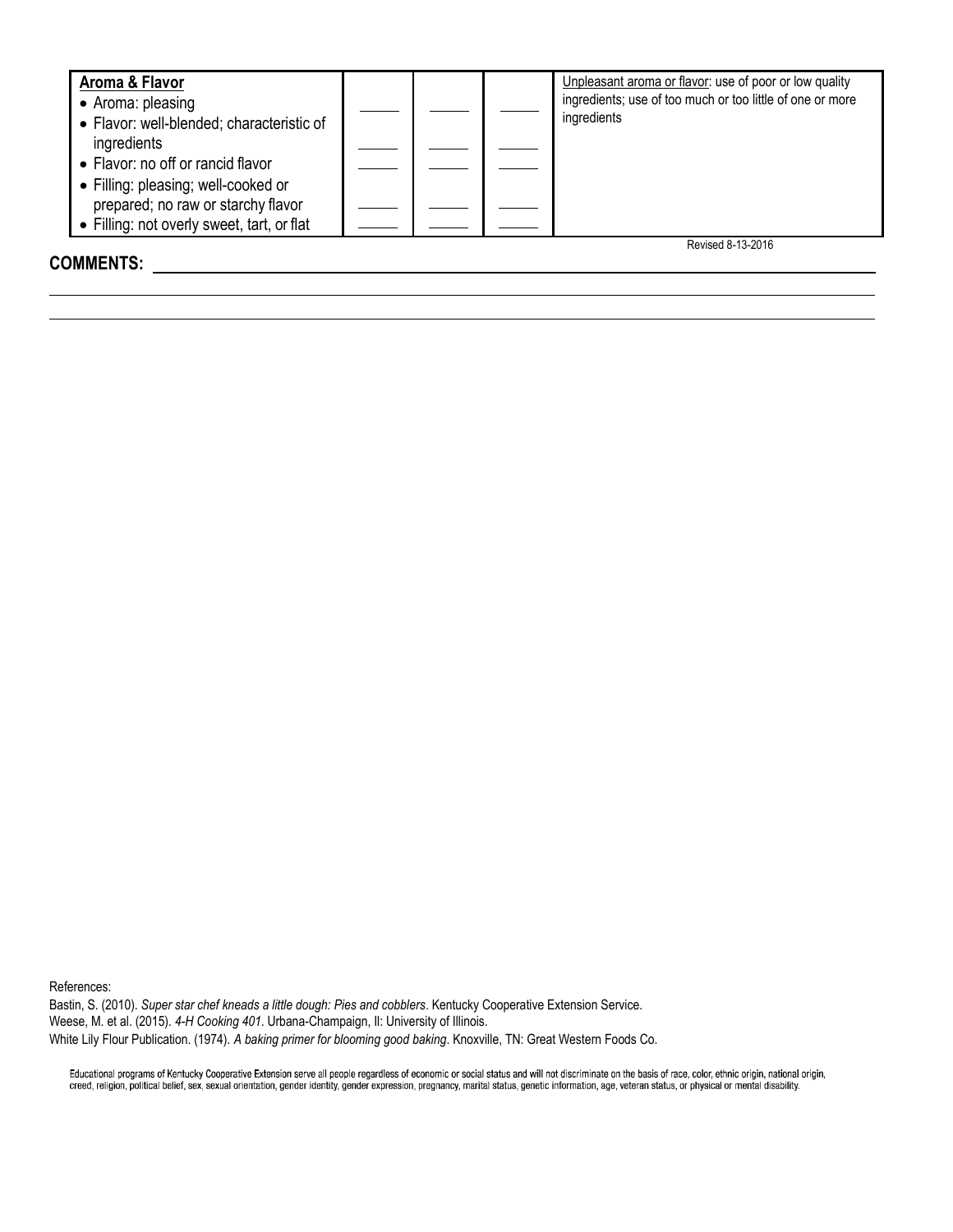

#### **4-H Food Exhibit**

**County: Ribbon:** 

**Name:** <u>**Entry No.** 2014</u>

#### **Foam Cakes—Chiffon or Sponge Standards** Exceeds Exceeds Meets Below

| <b>Standards</b>                                                                                                                                                                                                                                                                                                                                      | LYLEEUS<br>standard | <b>IVICCIO</b><br>standard | DAIOM<br>standard | <b>Possible Causes</b>                                                                                                                                                                                                                                                                                                                                                                                                                                                                                         |
|-------------------------------------------------------------------------------------------------------------------------------------------------------------------------------------------------------------------------------------------------------------------------------------------------------------------------------------------------------|---------------------|----------------------------|-------------------|----------------------------------------------------------------------------------------------------------------------------------------------------------------------------------------------------------------------------------------------------------------------------------------------------------------------------------------------------------------------------------------------------------------------------------------------------------------------------------------------------------------|
| <b>Outside Characteristics</b><br>• Shape: pan shaped; uniform<br>• Size: very light in weight in proportion to<br>size; high volume<br>• Top: chiffon-rough, slightly cracked on<br>surface; sponge—free of spots; free of<br>moist, shiny appearance, free of cracks<br>• Color: chiffon-evenly golden brown;<br>sponge-light brown; not over baked |                     |                            |                   | Low volume: poor quality of eggs; improper temperature<br>of egg whites while beating; eggs not beaten enough;<br>over folding of mixture; improper temperature of oven;<br>improperly prepared pan; use of wrong size pan; under-<br>baking<br>Sunken: pan not inverted during cooling; cake removed<br>from pan too soon<br>Uneven browning: uneven oven heat, placement in oven<br>Pale color: underbaked; use of improper size pan<br>Dark color: overbaking, oven too hot, too much sugar                 |
| <b>Inside Characteristics</b> (cut to observe)<br>• Color: uniform; characteristic of type<br>• Crumb: springy; light, feathery; moist,<br>not compact or soggy<br>• Texture (appearance of cut surface):<br>very fine, even grain; uniform, thin<br>walled air cells; free of tunnels and large<br>air pockets                                       |                     |                            |                   | Streaks: ingredients not well blended<br>Dry: overbaking; use of too little liquid<br>Soggy: underbaking; under-mixing<br>Tough: use of not enough sugar; overmixing, overbaking<br>Too solid: use of too much flour or liquid; sponge--<br>insufficient beating of eggs; chiffon-insufficient beating<br>of egg whites<br>Uneven grain: over folding of flour with eggs and sugar;<br>sponge-under beaten egg whites and yolks; chiffon-<br>under beaten egg whites<br>Coarse cells: under folding of mixture |
| <b>Aroma &amp; Flavor</b><br>• Aroma: pleasing<br>• Flavor: delicate; uniform; characteristic<br>of ingredients<br>• Flavor: no off, bitter, or rancid flavor                                                                                                                                                                                         |                     |                            |                   | Unpleasant aroma or taste: use of poor or low quality<br>ingredients; use of too much or too little of one or more<br>ingredients<br>Revised 8-13-2016                                                                                                                                                                                                                                                                                                                                                         |

#### **COMMENTS:**

Revised 8-13-2016

References: Weese, M. et al. (2015). *4-H Cooking 401*. Urbana-Champaign, Il: University of Illinois.

White Lily Flour Publication. (1974). *A baking primer for blooming good baking*. Knoxville, TN: Great Western Foods Co.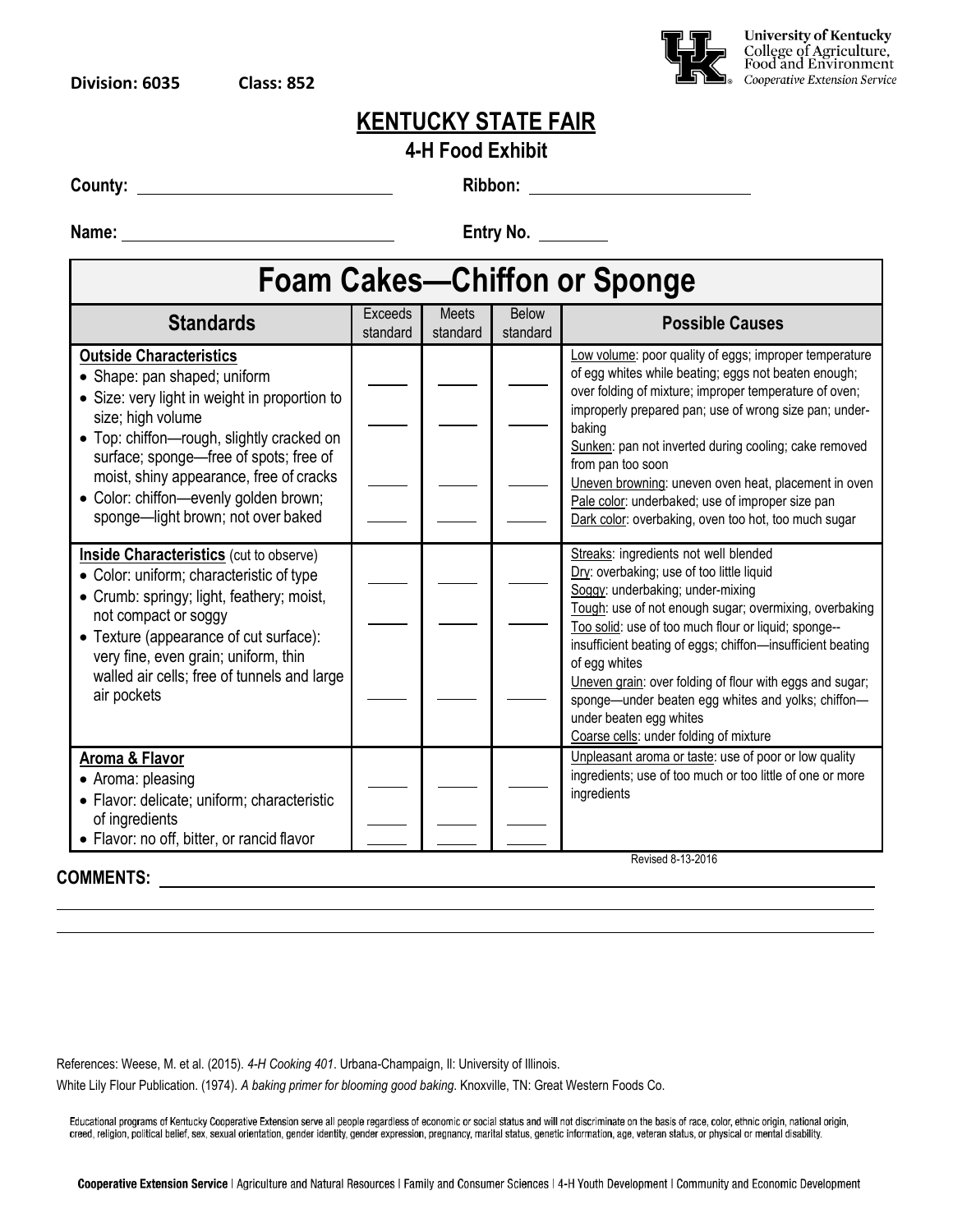

#### **4-H Food Exhibit**

**County: Ribbon:** 

**Name: Entry No.** 

| <b>Yeast Breads</b>                                                                                                                                                                                                                                                                                                                                       |                     |                   |                          |                                                                                                                                                                                                                                                                                                                                                                                                                                                                                                                                                                                                                                                                                                          |
|-----------------------------------------------------------------------------------------------------------------------------------------------------------------------------------------------------------------------------------------------------------------------------------------------------------------------------------------------------------|---------------------|-------------------|--------------------------|----------------------------------------------------------------------------------------------------------------------------------------------------------------------------------------------------------------------------------------------------------------------------------------------------------------------------------------------------------------------------------------------------------------------------------------------------------------------------------------------------------------------------------------------------------------------------------------------------------------------------------------------------------------------------------------------------------|
| <b>Standards</b>                                                                                                                                                                                                                                                                                                                                          | Exceeds<br>standard | Meets<br>standard | <b>Below</b><br>standard | <b>Possible Causes</b>                                                                                                                                                                                                                                                                                                                                                                                                                                                                                                                                                                                                                                                                                   |
| <b>Outside Characteristics</b><br>• Shape: uniform, symmetrical, well<br>proportioned<br>• Size: uniform<br>• Top: smooth, well-rounded<br>• Crust: thin, tender; free of lumps and<br>wrinkles<br>• Color: evenly brown; not over baked                                                                                                                  |                     |                   |                          | Irregular shape: improper shaping of dough; insufficient<br>rising; use of inappropriate size pan<br>Too small: use of too much salt or too little yeast; poor<br>quality yeast; over or under kneading; insufficient rising<br>time<br>Too large: used too much yeast or not enough salt; rising<br>time too long; pan too large; oven temperature too low<br>Cracks: surface dried during rising<br>Uneven browning: improper shaping; uneven oven heat,<br>oven too hot, placement in oven<br>Soggy crust: improper cooling<br>Pale color: use of too little sugar; temperature too high<br>during mixing and rising; oven was not hot enough<br>Dark color: too much sugar; oven too hot; overbaking |
| <b>Inside Characteristics</b> (cut to observe)<br>• Color: creamy white or characteristic<br>of ingredients<br>• Crust: thin, tender<br>• Crumb: slightly moist, not dry; tender,<br>not hard; elastic and springy feeling<br>inside<br>• Texture (appearance of cut surface):<br>fine, even grain; thin wall cells; free of<br>tunnels or doughy streaks |                     |                   |                          | Off color: too much yeast; temperature too high during<br>mixing and rising; oven temperature too low<br>Tough: use of too little fat; insufficient rising time; oven<br>temperature too high during kneading or shaping<br>Dense/heavy: final rise was too long; oven too hot;<br>removed from oven too soon<br>Crumbly: use of too much flour; under kneaded; final rise<br>was too long; oven temperature too low<br>Coarse/uneven cells: overmixing; temperature during<br>mixing and rising too high; rising time too long<br>Streaks: ingredients not well blended; too much flour used<br>Poor texture: too much flour, temperature too high during<br>mixing and rising; over kneading           |
| <b>Aroma &amp; Flavor</b><br>• Aroma: pleasing<br>· Flavor: pleasing; well-blended;<br>characteristic of ingredients<br>• Flavor: no off or rancid flavor                                                                                                                                                                                                 |                     |                   |                          | Unpleasant aroma or taste: use of poor or low quality<br>ingredients; use of too much or too little of one or more<br>ingredients; rising time too long                                                                                                                                                                                                                                                                                                                                                                                                                                                                                                                                                  |

References: Bastin, S. (2010). *Super star chef kneads a little dough: The art of baking bread*. Kentucky Cooperative Extension Service. Weese, M. et al. (2015). *4-H Cooking 301 & 401*. Urbana-Champaign, Il: University of Illinois.

White Lily Flour Publication. (1974). *A baking primer for blooming good baking*. Knoxville, TN: Great Western Foods Co.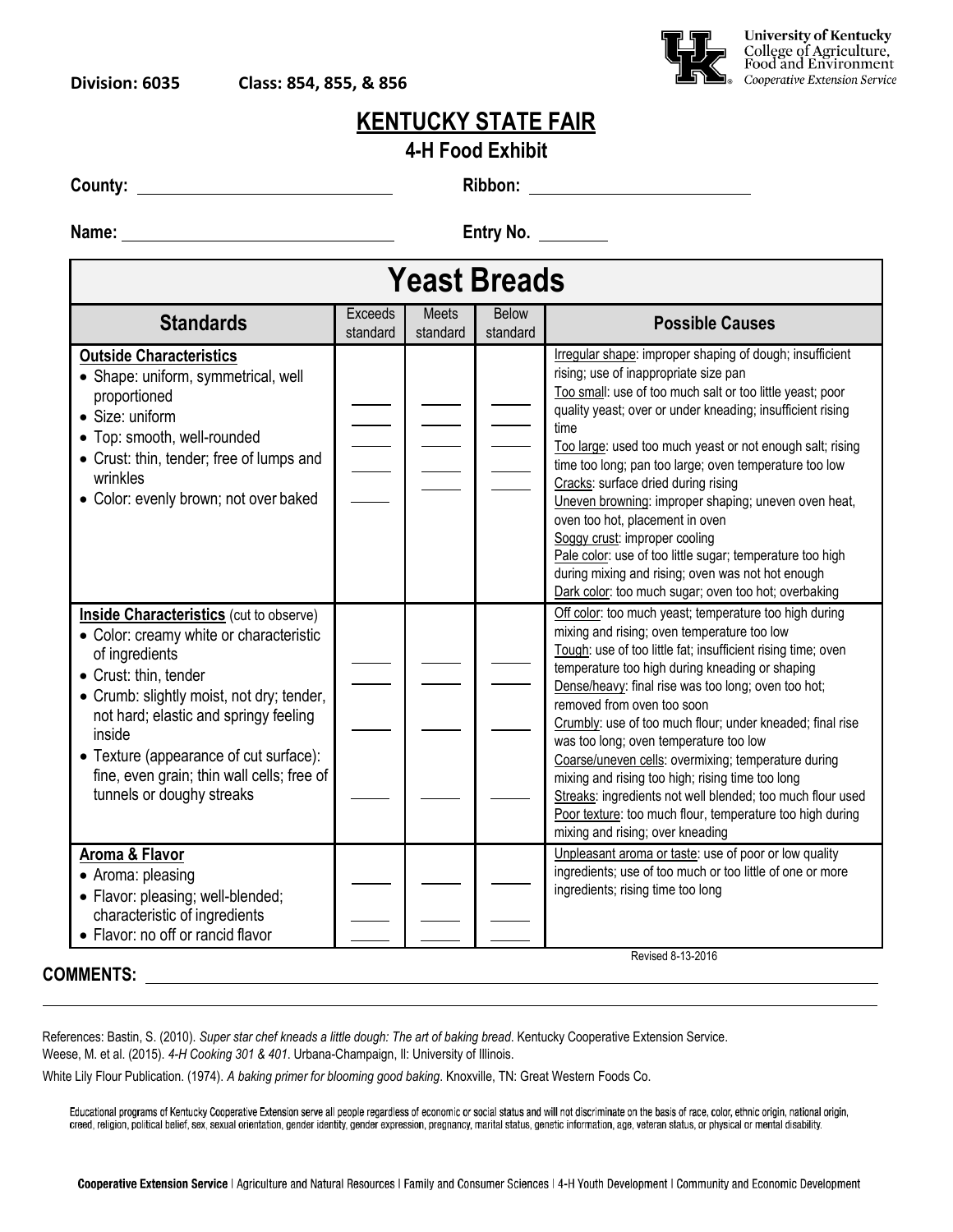

#### **4-H Food Exhibit**

**County:** 2008. **County:** 2008. **Ribbon:** 2008. **Ribbon:** 2008. 2018. 2019. 2019. 2019. 2019. 2019. 2019. 2019. 2019. 2019. 2019. 2019. 2019. 2019. 2019. 2019. 2019. 2019. 2019. 2019. 2019. 2019. 2019. 2019. 2019. 2019. 20

**Name:** <u>**Entry No.** 2006. **Interventional Entry No.** 2006. 2016. 2016. 2016. 2017. 2018. 2019. 2019. 2019. 2019. 2019. 2019. 2019. 2019. 2019. 2019. 2019. 2019. 2019. 2019. 2019. 2019. 2019. 2019. 2019. 2019. 2019. 2019. </u>

#### **Yeast Bread in Bread Machine Standards Exceeds** standard **Meets** standard Below standard **Possible Causes Outside Characteristics** Shape: uniform, symmetrical, well proportioned Size: uniform Top: smooth, well-rounded Crust: thin, tender; free of lumps and wrinkles Color: evenly brown; not over baked Collapsed: too much liquid or yeast; too little salt; improper temperature of ingredients; humid weather Did not rise: improper measuring; use of too much salt or sugar; use of flour with low gluten content; poor quality yeast Short: too little sugar or yeast; use of flour with low gluten content; ingredients left in machine too long before starting Mushroom top: too much liquid or yeast; improper measuring Flour on surface: ingredients not incorporated during kneading Soggy crust: improper cooling Pale top: use of too little sugar; use of improper setting Dark color: too much sugar; use of improper setting **Inside Characteristics** (cut to observe) Color: creamy white or characteristic of ingredients Crust: thin, tender Crumb: slightly moist, not gummy; tender, not hard; elastic and springy feeling inside Texture (appearance of cut surface): fine, even grain; thin wall cells; free of tunnels or doughy streaks Off color: use of improper setting Thick crust: bread left in machine too long after baking Tough, dry: improper measurements; affected by humidity level Doughy/gummy: improper measuring; too much liquid; low quality of yeast; use of improper setting Dense/heavy: not enough liquid, sugar, or yeast; use of whole grains that produce heavier loaves Coarse: too much liquid or too little salt Streaks: ingredients not well blended during cycle **Aroma & Flavor** • Aroma: pleasing • Flavor: pleasing; well-blended; characteristic of ingredients • Flavor: no off or rancid flavor Unpleasant aroma or taste: use of poor or low quality ingredients; use of rancid whole grains or oil; use of too much or too little of one or more ingredient Revised 8-13-2016

#### **COMMENTS:**

References: Bastin, S. (2010). *Super star chef kneads a little dough: The art of baking bread*. Kentucky Cooperative Extension Service. Bastin, S. (2007). *Getting the most from your bread machine*. Kentucky Cooperative Extension Service. Red Star Yeast Website. *Common bread machine problems*. Retrieved on 5-5-2016 at[: http://redstaryeast.com/tips-troubleshooting/bread-machine-tips/common](http://redstaryeast.com/tips-troubleshooting/bread-machine-tips/common-bread-machine-problems/)[bread-machine-problems/](http://redstaryeast.com/tips-troubleshooting/bread-machine-tips/common-bread-machine-problems/)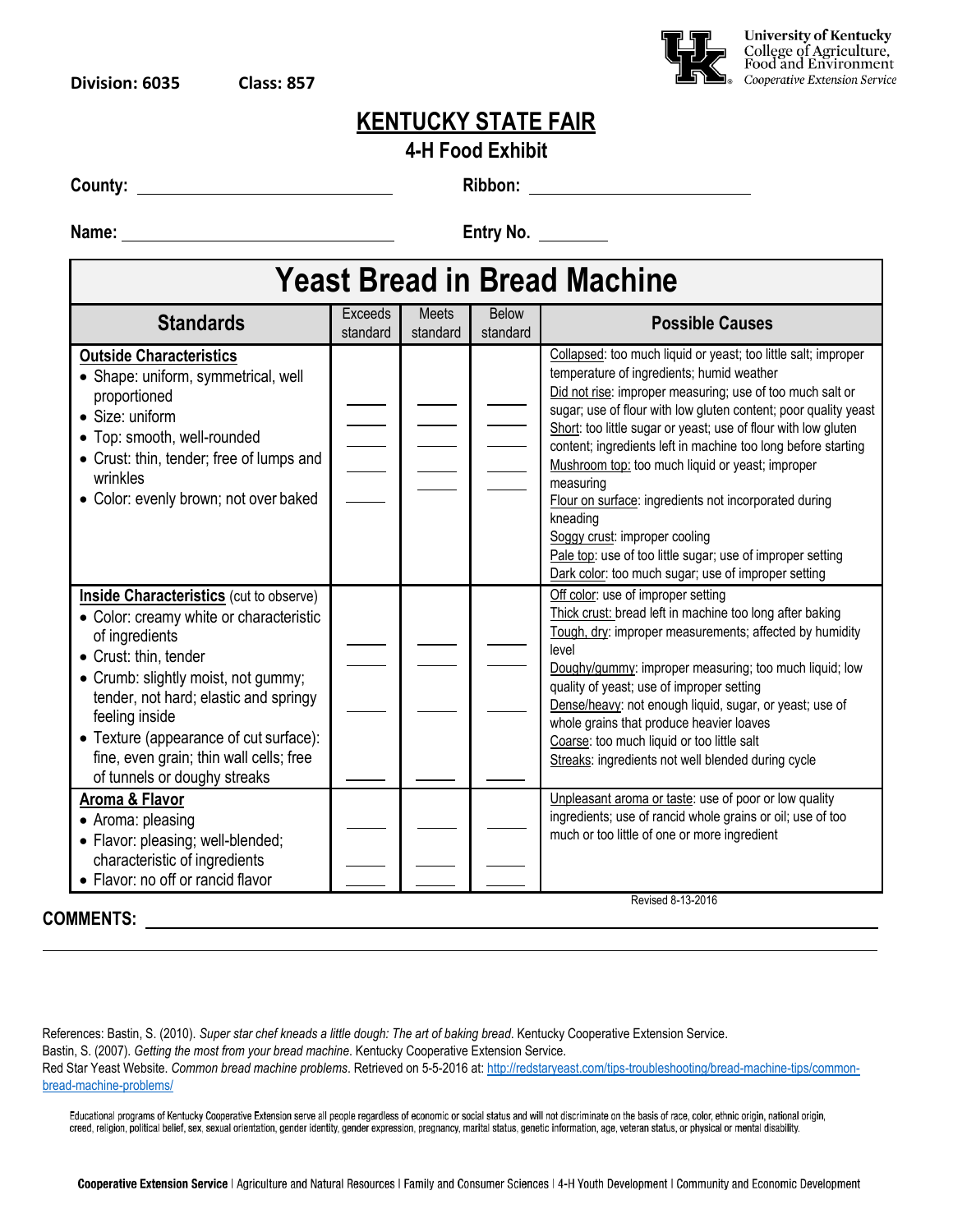

|  |  | <b>4-H Food Exhibit</b> |
|--|--|-------------------------|
|--|--|-------------------------|

**County: Ribbon:** 

**Name: Entry No.** 

| <b>Crystalline Candy</b>                                                                                                                                                                                                                                                           |                            |                          |                          |                                                                                                                                                                                                                                                                                                                                                                                                                                                                                                                                                                                                                                                           |
|------------------------------------------------------------------------------------------------------------------------------------------------------------------------------------------------------------------------------------------------------------------------------------|----------------------------|--------------------------|--------------------------|-----------------------------------------------------------------------------------------------------------------------------------------------------------------------------------------------------------------------------------------------------------------------------------------------------------------------------------------------------------------------------------------------------------------------------------------------------------------------------------------------------------------------------------------------------------------------------------------------------------------------------------------------------------|
| <b>Standards</b>                                                                                                                                                                                                                                                                   | <b>Exceeds</b><br>standard | <b>Meets</b><br>standard | <b>Below</b><br>standard | <b>Possible Causes</b>                                                                                                                                                                                                                                                                                                                                                                                                                                                                                                                                                                                                                                    |
| <b>Outside Characteristics</b><br>• Shape: uniform, typical of type of candy<br>• Size: all three pieces are uniform<br>• Top: level or decorative<br>• Top surface: satin sheen<br>• Color: typical of type of candy                                                              |                            |                          |                          | Appearance not typical of type: did not follow<br>instructions accurately; did not have tools and<br>ingredients within easy reach before starting<br>Fudge-sticky surface: not kneaded enough                                                                                                                                                                                                                                                                                                                                                                                                                                                            |
| <b>Inside Characteristics</b> (cut to observe)<br>• Consistency: firm, brittle or crumbly<br>• Texture (appearance of cut surface):<br>very fine, uniformly smooth, not grainy<br>or lumpy<br>• Texture: holds a cut edge<br>• Texture: soft but not sticky at room<br>temperature |                            |                          |                          | Grainy: all sugar was not dissolved; crystals on the side<br>of pan, thermometer or spoon got into the mixture<br>causing it to crystalize; mixture stirred inappropriately;<br>kneaded before mixture cooled to 110 <sup>o</sup> F<br>Gritty: mixture was stirred when it should not have been;<br>scraped the sides during the cooling process; did not<br>boil the sugar to the necessary temperature<br>Candy doesn't harden: margarine was used instead of<br>butter; humidity level too high<br>Fudge-hard and crumbly: cooked beyond 240°F; over-<br>kneaded<br>Fudge-too soft: not cooked to the appropriate<br>temperature or not kneaded enough |
| <b>Aroma &amp; Flavor</b><br>• Aroma: pleasing<br>· Flavor: pleasing; well-blended;<br>characteristic of ingredients and typical<br>of type of candy<br>· Flavor: no off flavor                                                                                                    |                            |                          |                          | Unpleasant aroma or taste: use of poor or low quality<br>ingredients; use of too much or too little of one or more<br>ingredients                                                                                                                                                                                                                                                                                                                                                                                                                                                                                                                         |
| Revised 8-13-2016<br><b>COMMENTS:</b>                                                                                                                                                                                                                                              |                            |                          |                          |                                                                                                                                                                                                                                                                                                                                                                                                                                                                                                                                                                                                                                                           |

References: Weese, M. et al. (2015). *4-H Cooking 401*. Urbana-Champaign, Il: University of Illinois.

"Candy Making: Problems and Solutions." [www.craftybaking.com.](http://www.craftybaking.com/) Sarah Phillips, Inc. Retreived on May 6, 2016 at[: https://www.craftybaking.com/learn/baked](https://www.craftybaking.com/learn/baked-goods/candy/problems-and-solutions)[goods/candy/problems-and-solutions](https://www.craftybaking.com/learn/baked-goods/candy/problems-and-solutions)

Educational programs of Kentucky Cooperative Extension serve all people regardless of economic or social status and will not discriminate on the basis of race, color, ethnic origin, national origin, national origin,<br>creed,